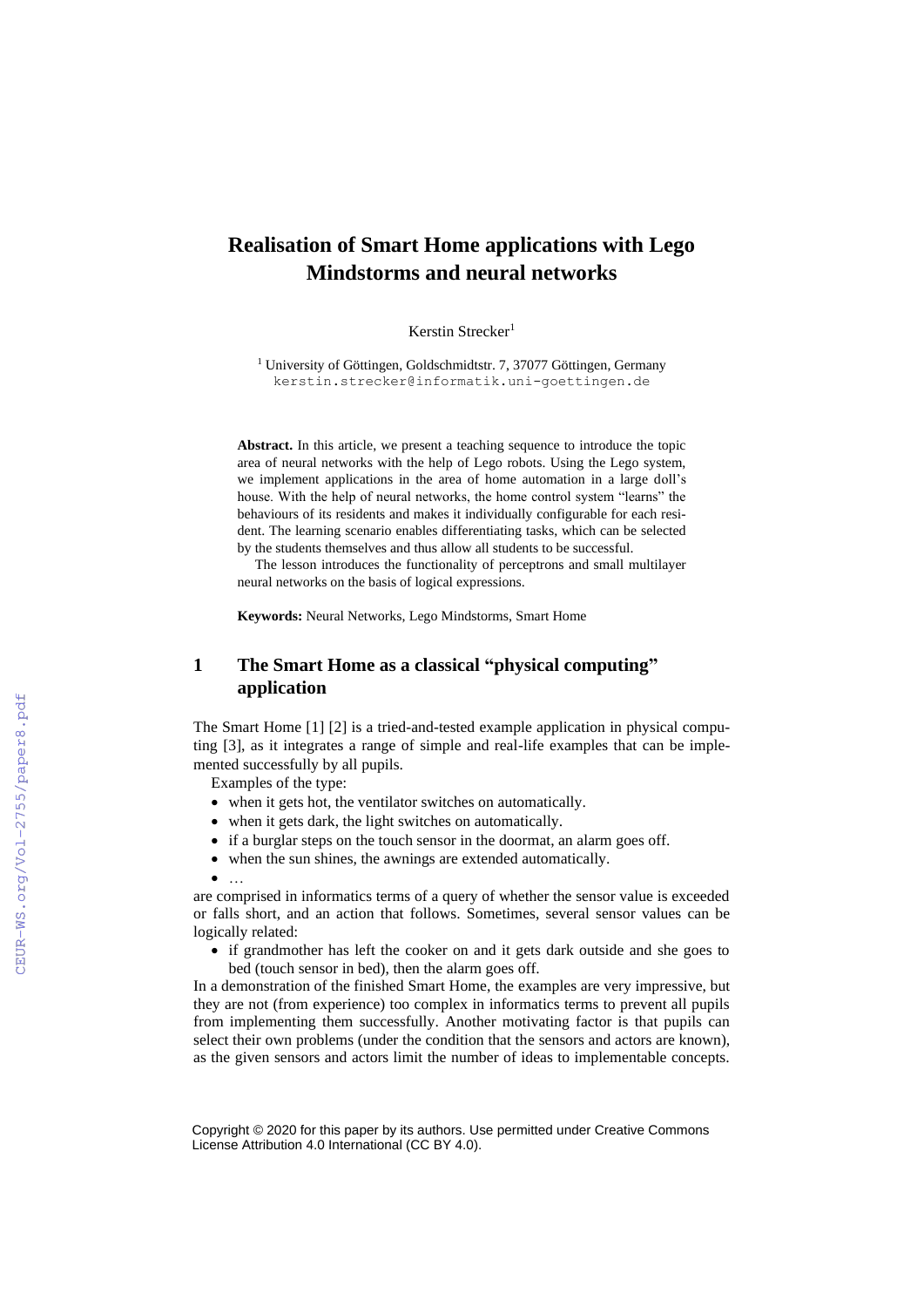This enables internal differentiation as well as a range of complexity with regard to Smart Home solutions [2].

The target group with which this teaching scenario has been tested repeatedly [2][4] comprises pupils in secondary level 1, who have little previous experience with the creation of their own programs. The learning scenario is thus also a good introduction to algorithms [5].

In this article, we want to expand the example of home control with physical computing systems (here: Lego Mindstorms [6]) to include neural networks. As such, the home control should become individually configurable. To illustrate: In the traditional Lego Smart Home, the algorithm: when it gets light, the window is opened automatically, may have been implemented. In combination with the neural networks, the Smart Home system "learns" that the resident always opens the window when it is light outside, and carries out this action autonomously after some time. In this way, it corresponds with the above-described algorithm. However, the resident may also open the window every time it gets dark. This would lead to another configuration of the neural network, according to which the window is always opened when it is dark outside. In the traditional Smart Home application, this would require the implementation of a new algorithm.

For our Smart Home application with neural networks, we use the Lego-NXT Robot [6], Lego bricks and the Enchanting software [7] as a physical computing system. In the following, we will intentionally use very simple, non-complex networks, whose training phase can be easily understood manually. In this way, we are providing an introduction to the topic area of neural networks, which can be consolidated at a later date. We shall not consider complex networks and are also consciously reducing the implementation into a programming language didactically. With this reduction however, the learning scenario is also suitable for secondary level 1, a point in time at which some programming skills are likely to already exist.

### **2 Our example scenario**

Our Smart Home application is an automatic window control system. This example should be viewed as representative for many other Smart Home applications. The window is to be opened and closed by means of a motor. On the one hand, this should be possible manually by using a touch sensor. The state of the window can be adjusted with the touch sensor. If the window is open, it can be closed by using the touch sensor. If the window is closed, it can be opened using the touch sensor.

Our neural network should be able to open and close the window automatically depending on the preference of the resident. To do this, it processes the input values of two sensors: a sound sensor and a light sensor. For simplicity's sake, there are only two different input values for each sensor. The sound sensor can measure loud or quiet. The light sensor can measure light or dark. Both sensors are attached to the outside wall of the house.

In order to motivate the integration of a neural network, we consider the following example scenario.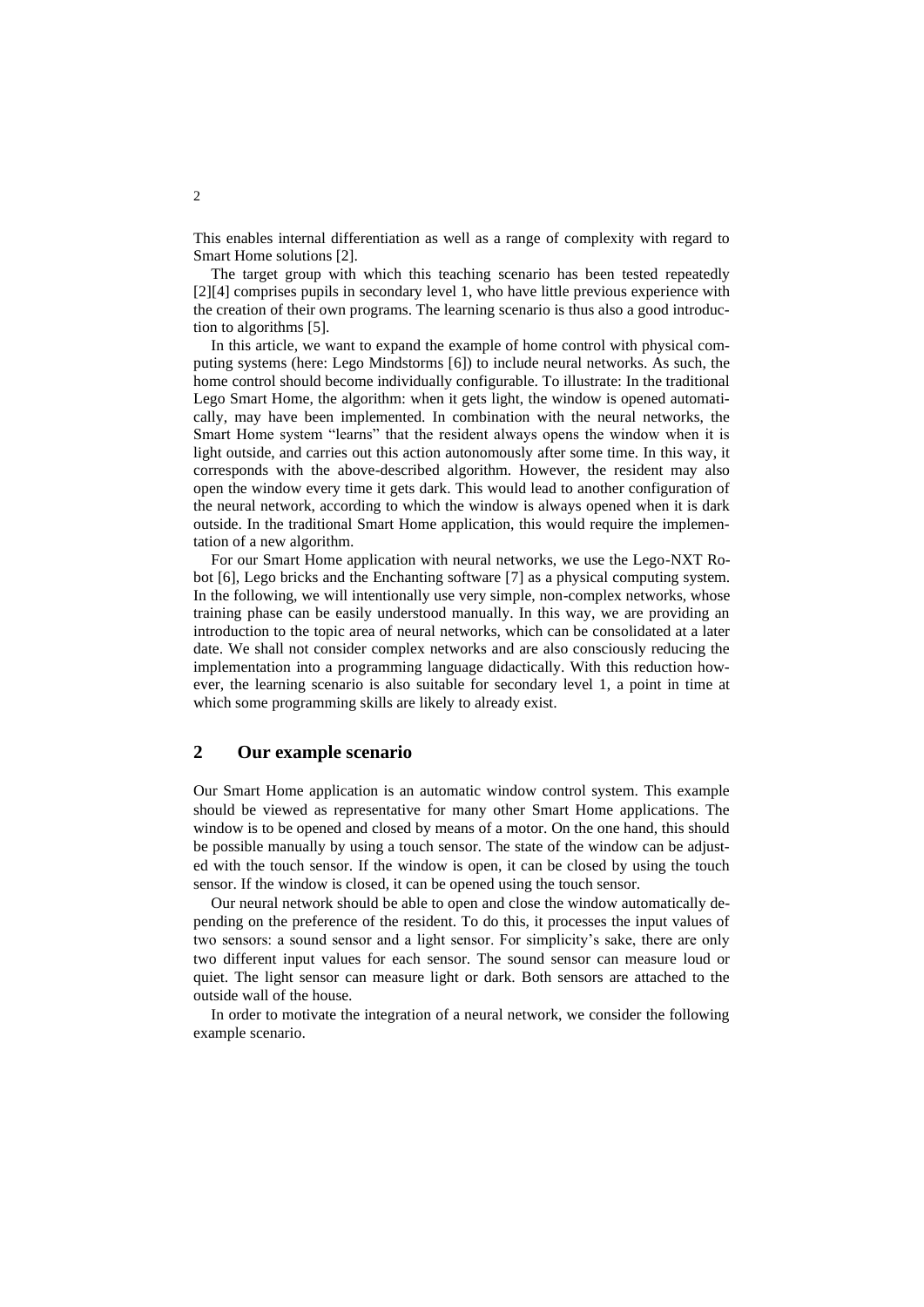Take the house of the Smith family: It has several bedrooms, in which the same new intelligent window closing system is to be installed. However, the residents of our house all have very different preferences.

**Uncle Peter** always sleeps with the window open, regardless of how noisy or quiet it is outside. But he always keeps the window closed during the day, because he is at work and a closed window seems more secure to him. Above all, he doesn't want any insects to fly into his room during the day.

**Mum Kate** also sleeps with the window open, regardless of how noisy or quiet it is outside. During the day however, she opens the window even if it is loud outside, because that's when the children play in the garden and Mum Kate wants to be able to hear them. The windows are only kept shut during the day when it is quiet outside.

**Grandma Emmy** has her very own peculiarities. She opens the window during the day when it's noisy so she can hear her grandchildren playing and the birds singing. On quiet days, the window is kept closed. She likes her peace and quiet during the night. As such, she only opens the window at night when it is quiet outside. If it is noisy outside, however, she closes the window at night because she cannot sleep otherwise.

**Dad Eric** always works night shifts. For this reason, he keeps the window closed at night because he's not at home. Dad Eric sleeps during the day. But he only opens the window during the day when it's quiet outside. If not, the window is kept closed so he can sleep in peace.

### **3 The integration of a neural network**

We represent an artificial neuron as follows (see Fig. 1):



**Fig. 1.** Representation of a neuron

The following applies:

Output = 
$$
\begin{cases} 1, & \text{if (Input1 * weight1 + Input2 * weight2)} \ge \text{value} \\ -1, & \text{if (Input1 * weight1 + Input2 * weight2)} < \text{value} \end{cases}
$$
 (1)

We want to implement a small neural network, with which simple logical operations can be realised. The network should have only binary inputs and outputs, but have multiple layers, for example to also realise an XOR operation [8]. In order to approach the multi-layer neural network, an initial implementation can include only single neurons/perceptrons, then the necessity of multi-layer networks can be motivated in a task, and finally small multi-layer networks can be used (cf. [9]).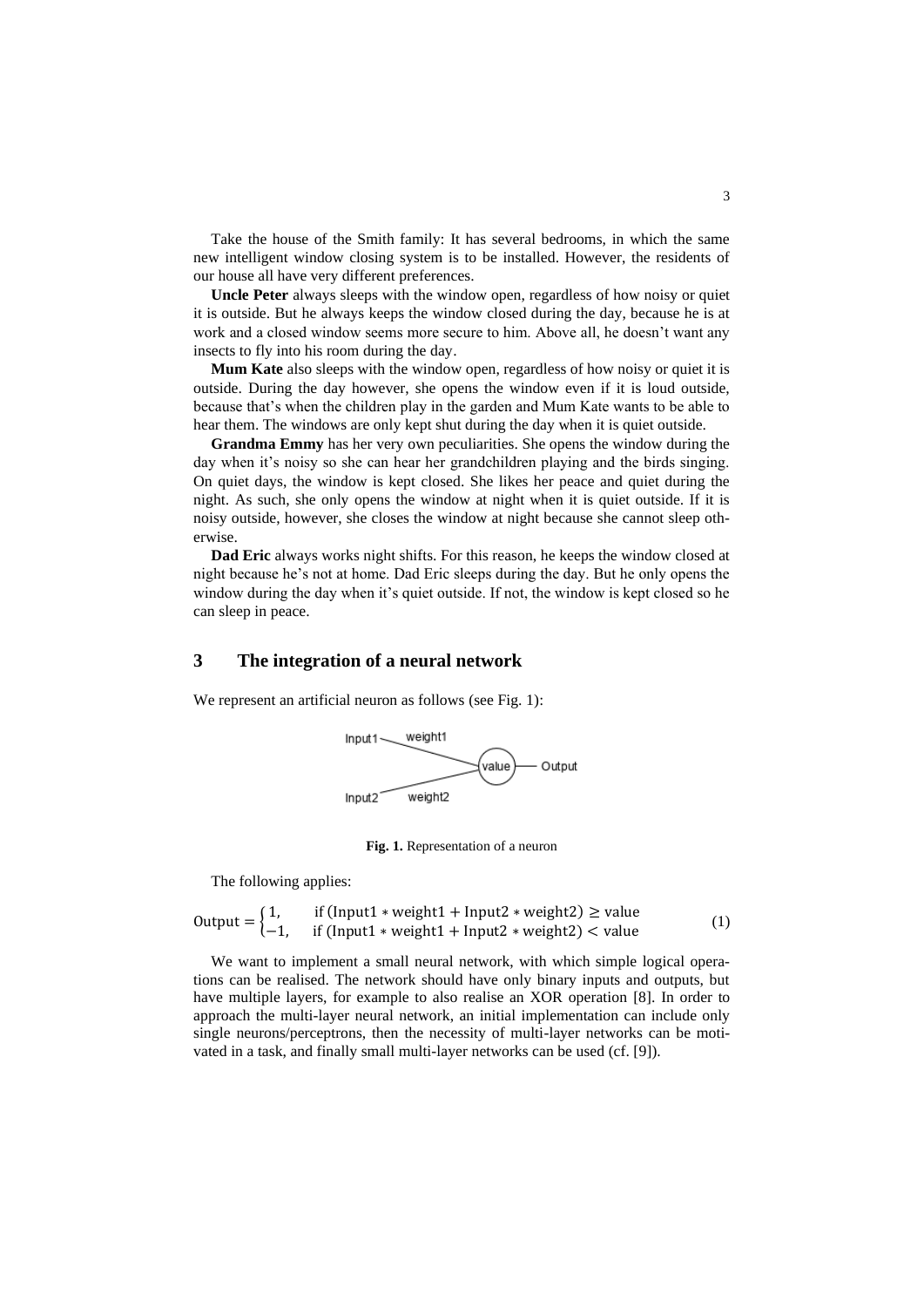We only choose binary inputs and outputs so that the pupils can manually retrace the adjustment of weights in our small neural networks. In our learning scenario, we use the sound sensor and the light sensor. All sensors should yield binary values, the pupils can decide the thresholds themselves so that the sensors yield the values **-1** or **1**.

The following coding should apply:

- sound sensor S: S corresponds to  $S = 1$  (loud),  $\overline{S}$  corresponds to  $S = -1$  (quiet)
- light sensor L: L corresponds to  $L = 1$  (light),  $\overline{L}$  corresponds to  $L = -1$  (dark)

In this way, we can represent all logical AND operations that can be formed from L and S (in the following referred to as minterms) as perceptrons [10]:



If the sum of inputs multiplied by the corresponding weights in a neuron is larger than or equal to the threshold of the neuron, then the neuron yields the **output 1**, **in all other cases -1**. For the output neuron of the final layer we define:

- Output (action) =  $1 \Rightarrow$  Window open
- Output (action) =  $-1$  => Window closed

A perceptron with two input points, which is connected to the two sensors S and L, can be implemented and also trained. We will not go into any more detail at this point, as the implementation results directly from a reduction of the implementation of a multi-layer network which we will describe in detail later, or which can be looked up in [9]. For the opening of his window, Dad Eric wants the configuration L ∧  $\overline{S}$ . Here, we would only require one perceptron that we would need to train accordingly. If, however, we tried to find the suitable weights to implement Grandma Emmy's wishes, we would fail. Grandma Emmy's wishes are namely coded as follows:

$$
output = \begin{cases} 1 \text{ (window open)} & \text{if } (S \land L) \lor (\bar{S} \land \bar{L}) \\ -1 \text{ (window closed)} & \text{else} \end{cases}
$$
 (2)

From this, we can derive the necessity of using multi-layer networks, as Grandma Emmy's configuration corresponds to the logical term NOT-XOR.

4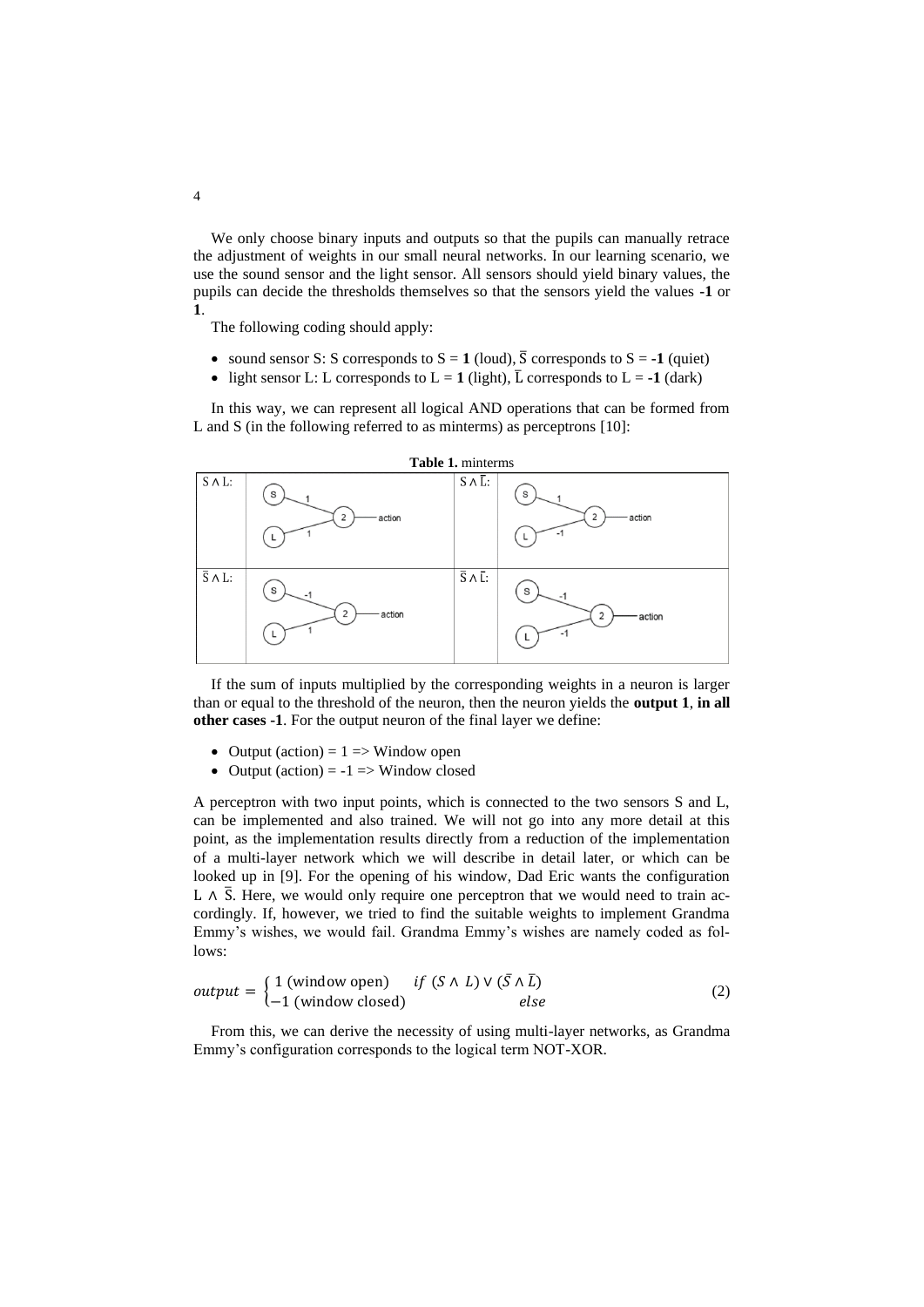Our small neural network should be able to realise simple logical operations. We continue to use two input variables and a total of three neurons, which we want to connect as follows (see Fig. 2):



**Fig. 2.** Neural Network

A few words on the use and legitimation of this type of network (cf. multiple adaptive linear neuron [11]). In our example, we are using two sensors with binary values. Our network should be able to model all possible functions from these two variables, that is 16 possible functions. The final layer in our network simulates an OR operation. Let us consider the 16 possibilities in more detail:

- Our function consists of two minterms linked to  $OR \Rightarrow$  in accordance with the table 1, the two minterms can be modelled with the two neurons and are linked to OR in the second layer (example: Grandma Emmy and Uncle Peter)
- Our function consists of a minterm  $\Rightarrow$  weight3 and weight4 are set to 0, weight1 and weight2 according to the minterm as per table1 (example: Dad Eric)
- Our function consists of three minterms linked to  $OR \Rightarrow$  of these, at least two terms can be summarised to S, L,  $\overline{S}$  or  $\overline{L}$ . This can be modelled in one of the neurons in the intermediate layer. The remaining third term can be modelled with the other neuron (example: Mum Kate)
- Our function is always  $-1 \implies$  set all weights to 0
- Our function is always  $1 \Rightarrow$  set weight3 and weight4 to 0, set weight1 to the value 2 and weight2 to the value -2.

The network in Figure 2 is thus sufficient for any "desired window opening" of our residents. In didactic terms, however, we also have the advantage that the weights in the final layer remain constant, and that during the learning phase, we only have to consider changes to the weights in the first layer. Processes such as backpropagation [12][13] etc. therefore do not have to be considered; the pupils can decide themselves how the weights have to be adjusted during the learning phase, but more on this later. A further advantage is that the network learns very quickly. Later on, our learning rate will be 0.5, and thus the network usually "learns" with only a few training runs. This is also important from a didactic point of view, as a neural network can lose its meaningfulness to pupils if they later have to manually adjust the window too often.

First, we translate the requirements of our residents into neural networks (whereby there can be several options). This is also a possible initial practice task for pupils, which can enable a reflective consideration of the training of our neural networks later on.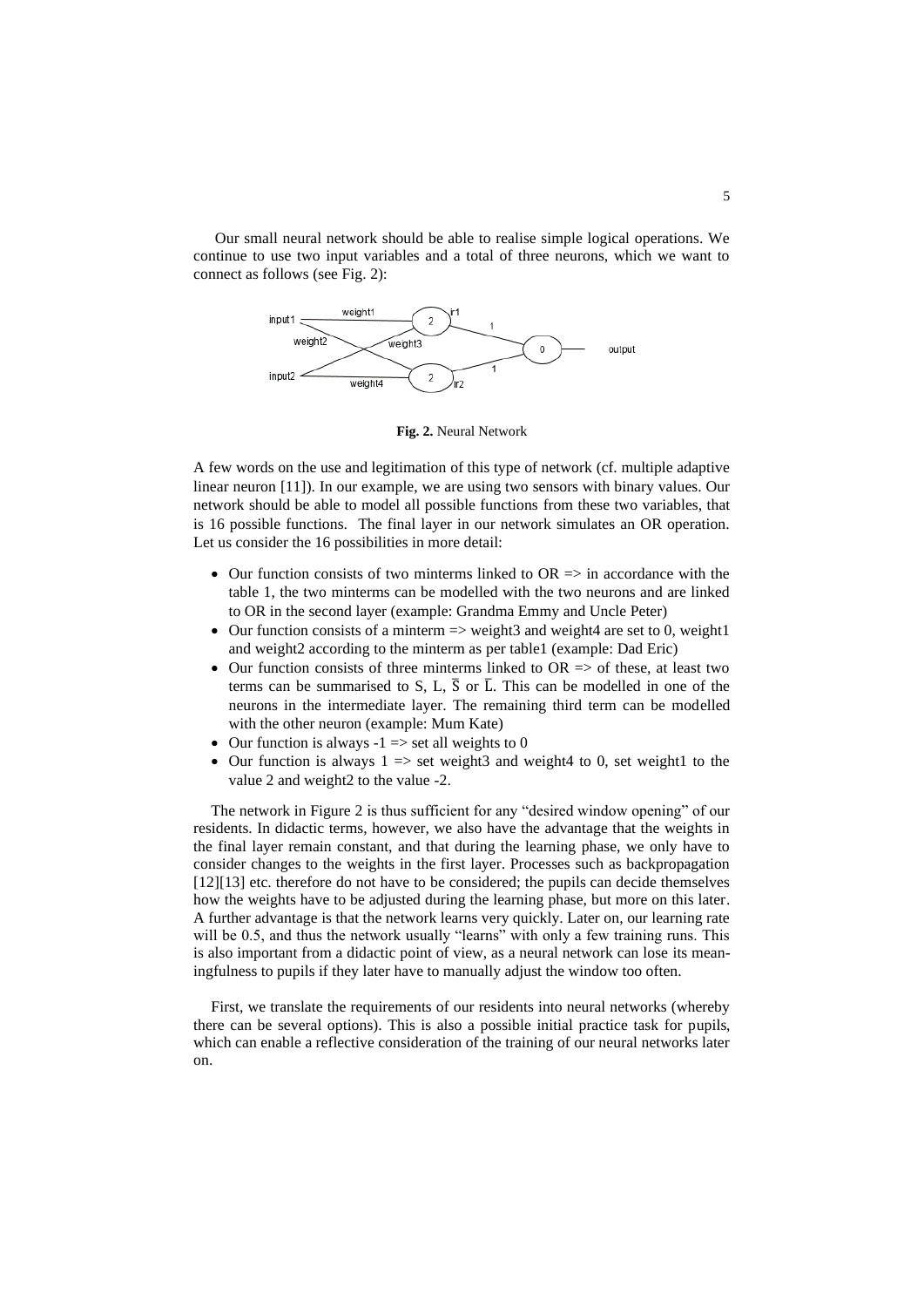**Table 2.** Neural Networks Family Smith



### **4 The implementation of our Smart Home system with neural networks**

For the implementation, we separate our problem into three stages. First, we look at the mechanics. To do so, we equip a window with a motor and open and close it by using a touch sensor, which we test.

In the second stage, we implement the neural network, but set the weights by hand in the source code. In this way, we can realise and test the control for Grandma Emmy or Mum Kate or Uncle Peter.

In the third stage, the weights should adjust automatically and our Smart Home solution should be equally suitable for all residents. For this, the neural network should control the window motor. If, however, a resident is unsatisfied and subsequently adjusts the window manually using the touch sensor, the weights should change; thus, the neural network should "learn" the behaviour of our residents.

The "learning" of our neural network is comprised quite deliberately **only** of the change to the weights at the edges. The threshold should remain as unchanged as the number of neurons or the existence of links. For the pupils however, a systemisation stage of the topic should make clear that this represents a didactic reduction, and that a neural network can, in principle, be changed in other ways during the running time.

The code that implements all three stages is described in the following.

### **4.1 Explanation of the implementation**

First, we will explain the use of variable names in the following figure (Fig. 3):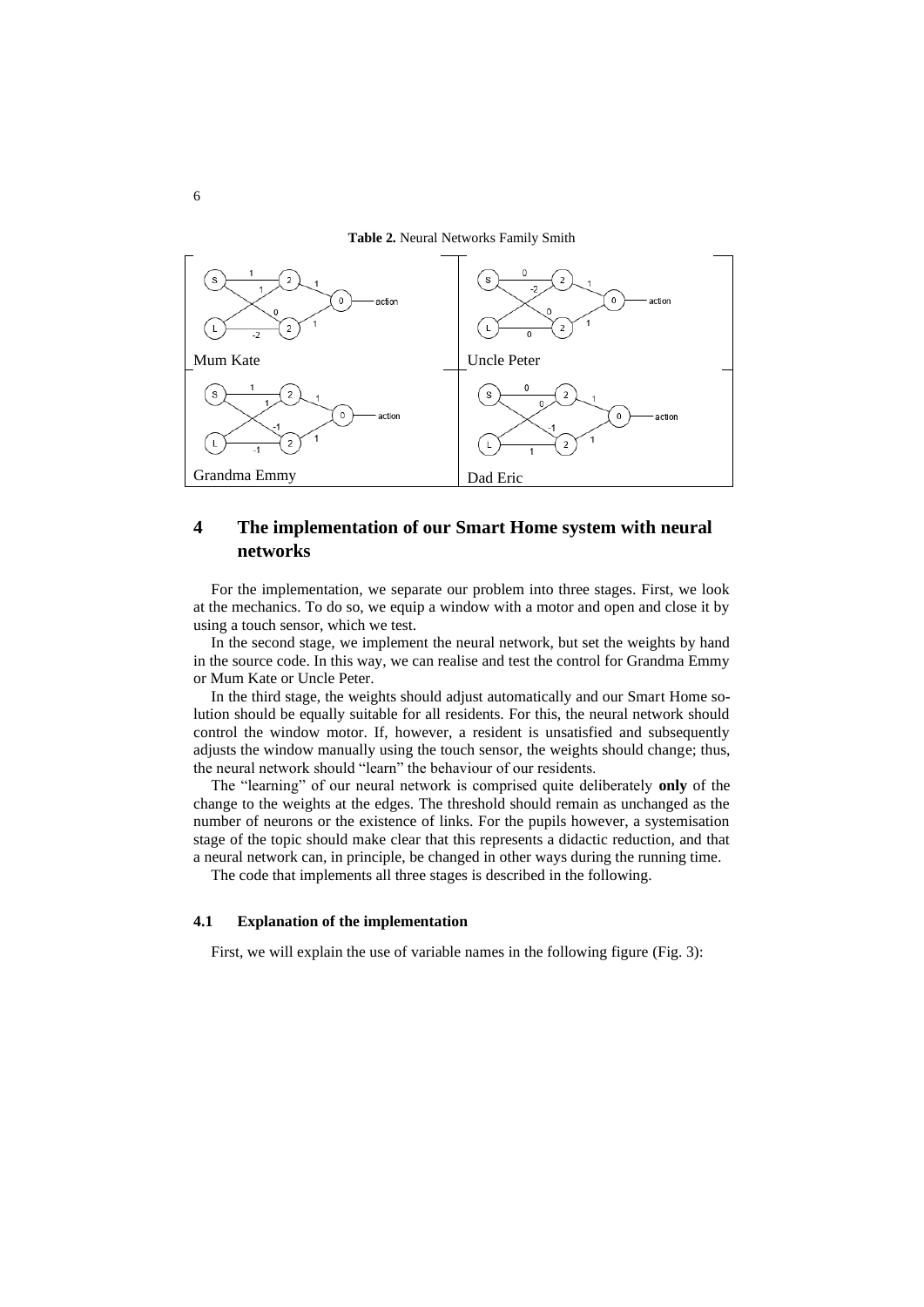

**Fig. 3.** use of variable names

The sound sensor yields the value  $S = 1$  if it is loud outside, and  $S = -1$  if it is quiet outside. This is encapsulated in the block: "get value sound sensor"

The light sensor yields the value  $L = 1$  if it is light outside, and  $L = -1$  if it is dark outside. This functionality is also encapsulated in the block: "get value light sensor"

The weights on the incoming edges of the upper neuron of the first layer are named ws1 and wl1. The neuron yields the result **-1** or **1**, which is stored in the variable ir1. (ir1 stands for "interim result 1"). The following applies: If the sum of inputs multiplied by the associated edge weights is larger than or equal to the threshold, then the output is 1 (the neuron fires), in all other cases it is -1.

In this case, mathematically stated:

$$
ir1 = \begin{cases} 1, & \text{if } (S * ws1 + L * w11) \ge 2\\ -1, & \text{else} \end{cases}
$$
(3)

$$
ir2 = \begin{cases} 1, & \text{if } (S * ws2 + L * w12) \ge 2\\ -1, & \text{else} \end{cases}
$$
(4)

outputNeuron = 
$$
\begin{cases} 1, & \text{if } (\text{ir1} * 1 + \text{ir2} * 1) \ge 0 \\ -1, & \text{else} \end{cases}
$$
 (5)

The corresponding code is (see Fig. 4):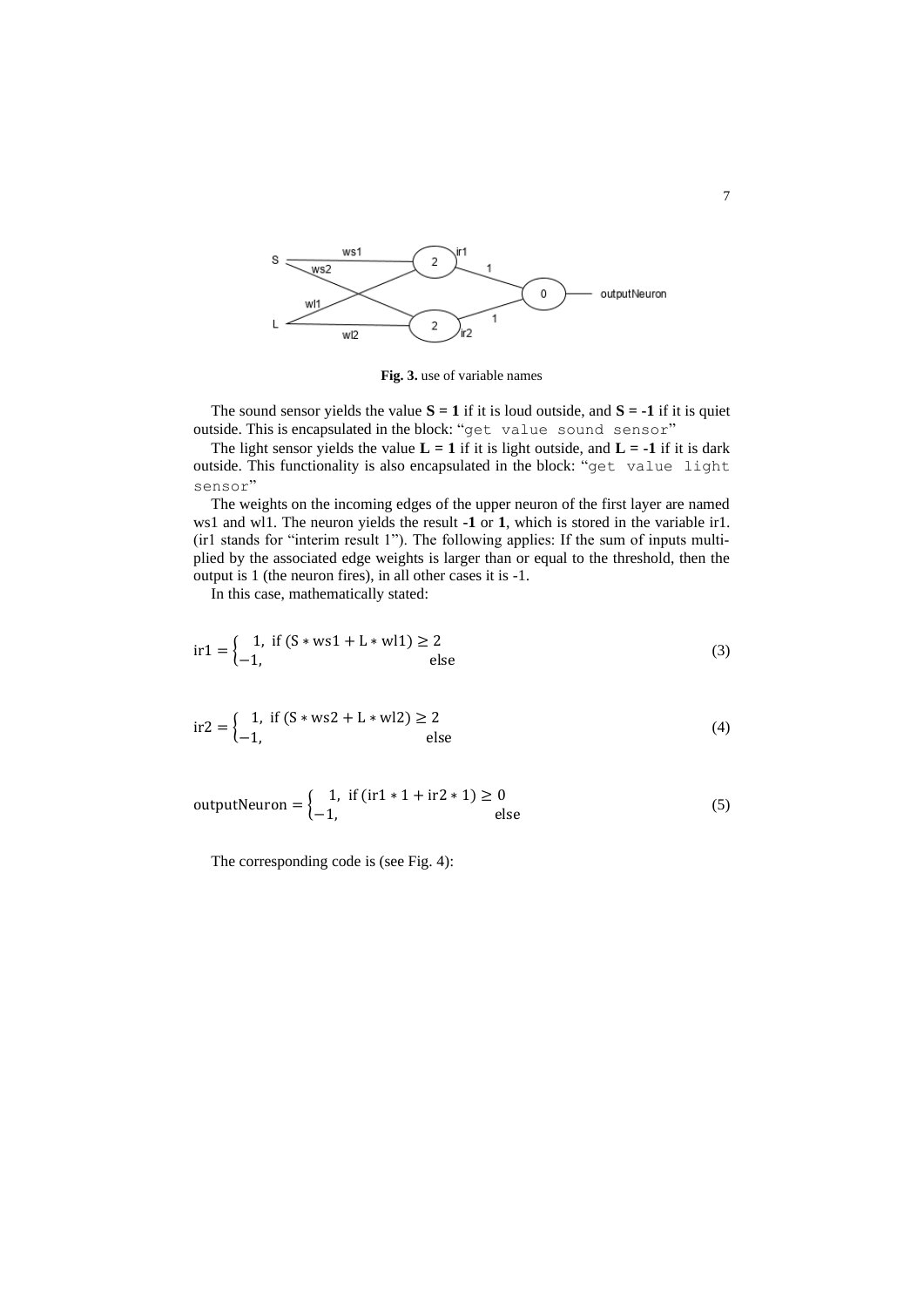| calculate Value Output Neuron                                    |
|------------------------------------------------------------------|
| set L to get value light sensor                                  |
| set $ S - \rangle$ to $\langle$ get value sound sensor           |
| wl1<br>$-$<br>< 2<br>Πf<br>ws1<br>$S^{\prime}$ $*$<br>$+$        |
| set ir1 to 1<br>else                                             |
| set $ $ ir1 $\sim$ to 1                                          |
| wl2<br>$S^*$ ws2 $ < 2$<br>$\ast$<br>if<br>$+$                   |
| set $ i/2 -  $ to $\Box$<br>else                                 |
| set $ i/2 -  $ to $\blacksquare$                                 |
| $*$ (1)<br>$<$ 0<br>ir2<br>* [1]<br>if<br>ir <sub>1</sub><br>$+$ |
| set outputNeuron to 1<br>else                                    |
| outputNeuron v to 1<br>set                                       |

**Fig. 4.** Code "output neuron"

At the start of the program, all weights are set to zero and the light source of the light sensor is "switched off".

As we want to be able to open and close our window manually using the touch sensor on the one hand, and automatically on the other hand, a further variable state is introduced. If **state=0**, this means that the window is currently closed. Variable **state=1** means that the window is currently open. At the start of the program, the variable state is set to zero. The code for the automatic window control is shown in Figure 5.

Let us now consider the manual control. The window can be opened and closed manually with the touch sensor. If the touch sensor is activated and the window is open, it will be closed. If the touch sensor is activated and the window is closed, then it is opened. For this, we use our variable state. However, if the window needs to be opened or closed manually, this means that our neural network is not configured according to the requirements of the residents. The weights thus need to be adjusted.

If the window is closed and then opened manually, the weights have to be increased so that it would actually have been opened automatically.

If the window is open and then closed manually, the weights have to be decreased, because it should actually have closed automatically (Figure 6).

We carry out several runs with the same settings of input variables until the weights are set for this one case. This also decreases the number of training runs.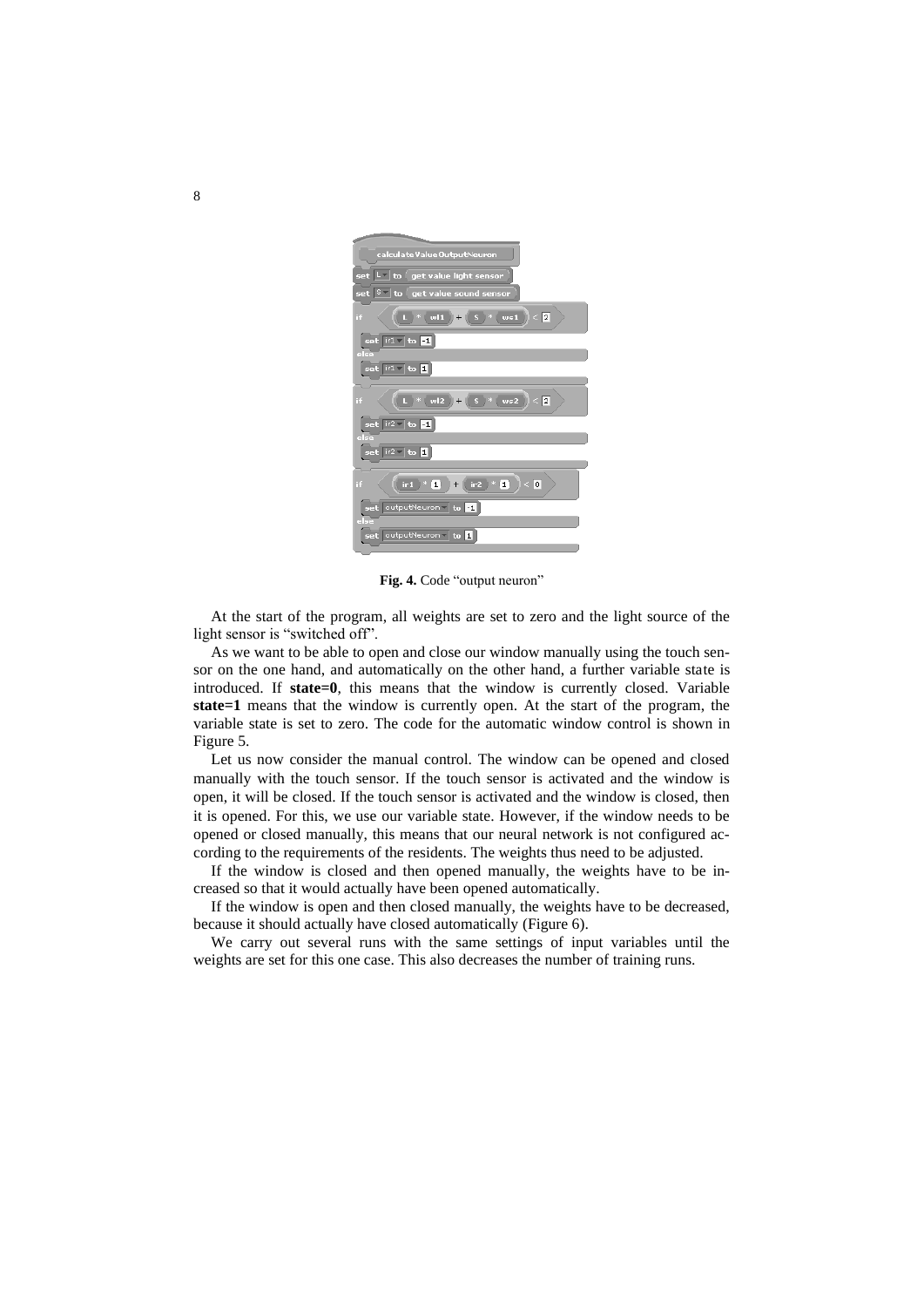

**Fig. 5.** Code "automatic window control"

| touch sensor is pressed?<br>if                                                   |
|----------------------------------------------------------------------------------|
| touch sensor is pressed?<br>wait until<br>not                                    |
| state $= 0$<br>if                                                                |
| rotate NXT motor   90 · (until done)                                             |
| set state lto I                                                                  |
| if<br>outputNeuron<br>$-1$                                                       |
| outputNeuron<br> 1 <br>$\left  -1\right $<br>repeat until<br>and<br>state<br>not |
| lift the weight                                                                  |
| calculate Value Output Neuron                                                    |
| else                                                                             |
| rotate NXT motory [-90] · (until done)                                           |
| $set$ state $\overline{0}$                                                       |
| outputNeuron<br>if<br>$\mathbf{1}$                                               |
| o<br>outputNeuron<br>$\vert$ 1<br>repeat until<br>state<br>and<br>not            |
| reduce the weight<br>calculate Value Output Neuron                               |
|                                                                                  |
|                                                                                  |

**Fig. 6.** Code "manual control"

Finally, let us consider the blocks "lift the weight" and "reduce the weight" (see Fig. 7). The learning rate was set to 0.5 at the start of the program, and is stored in the variable "learning rate".

If the window is open and is closed manually, then the weights have to be decreased. Remember: The window is open if the value of outputNeuron=1. It should have been -1, otherwise the window would not now have to be manually closed. If the value of outputNeuron=1, there are three possibilities:

- ir1=1 and ir2=-1
- ir1=-1 and ir2=1
- ir1=1 and ir2=1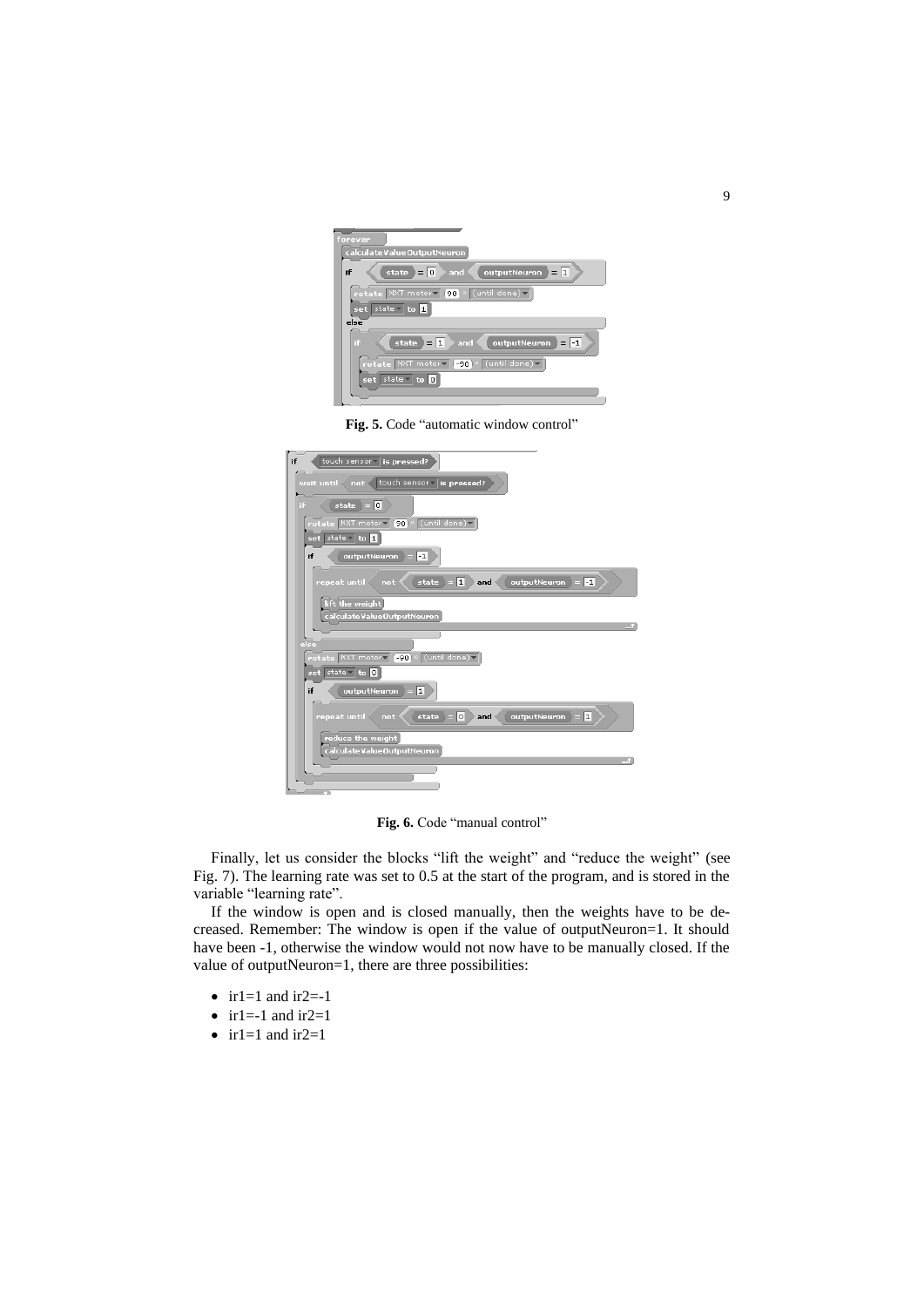In the first two cases, the "faulty" neuron is identified in the intermediate layer (the one yielding the value of 1) and either of the weight pairs ws1/wl1 or ws2/wl2 have to be decreased in accordance with the input value S or L (if S or L is negative, the weights have to be increased, which occurs implicitly through the multiplication of S or L with the learning rate). In the third case, it is not clear which is the "faulty" neuron, which is why one of the two neurons are selected at random and the weights of the first layer of this neuron are changed.

The process for increasing the weights is similar.

If the window is closed and is opened manually, then the weights have to be increased. Remember: The window is closed if the value of outputNeuron  $= -1$ . It should have been 1, otherwise the window would not now have to be manually opened.

However, the value of outputNeuron can only be -1 if both neurons in the intermediate layer yield the value -1, that is,  $ir1 = ir2 = -1$ . The "faulty" neuron cannot be identified. Thus, one of the two neurons is selected at random. The weights of the first layer are increased for this neuron. (If S or L is negative, the weights have to be decreased, which occurs implicitly through the multiplication of S or L with the learning rate).



**Fig. 7.** Code "adjusting weights"

### **5 Learning aims**

Our learning scenario describes an introduction to the functionality of artificial neural networks. Our neural networks implement simple logical functions, in accordance with [10][11].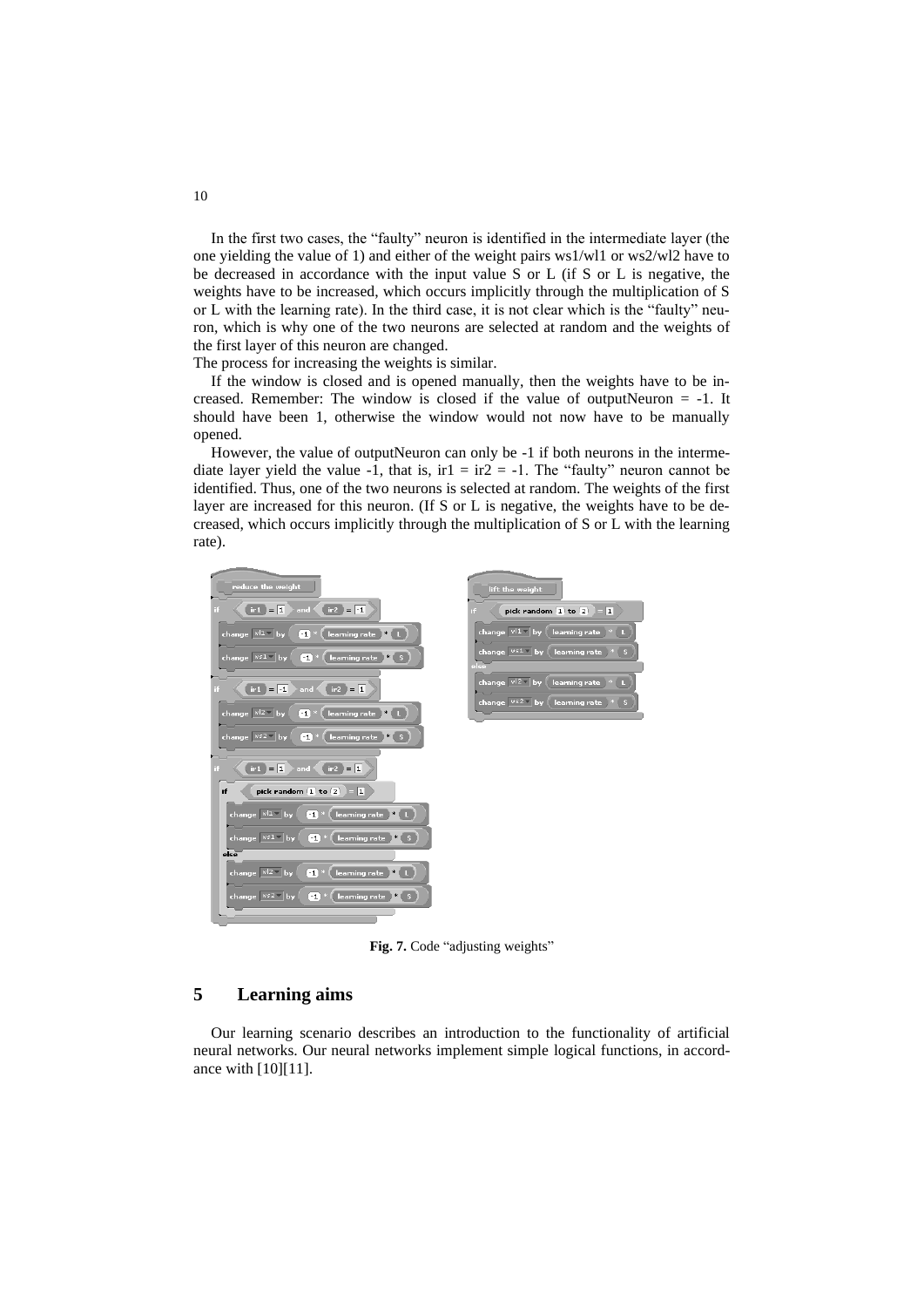Using a motivating example scenario with everyday relevance and the opportunity for a haptic, enactive experience with technical systems, the pupils learn the following:

- The pupils can describe and implement the functionality of a perceptron
- The pupils can name the limitations of a perceptron
- The pupils can describe and implement the functionality of a small, multi-layer network
- They recognise that the implementation of neural networks represents a deterministic algorithm, which they are familiar with
- The pupils can understand and reflects on the adjustment of weights of a neural network through manual feedback
- They recognise that due to a training phase, particular parameters of the algorithm during the runtime are adjusted, and the algorithm can thus be configured differently
- They recognise that the parameter adjustment (depending on feedback) can be different, and therefore future results of the algorithm are in accordance with the parameter settings
- They can identify a previously unfamiliar problem-solving strategy, which is that one and the same algorithm is used for different applications, in that it is trained by the adjusting of parameters and thus configured
- The pupils recognise that the algorithm does not achieve a level of consciousness or similar, such as might be assumed for "artificial intelligence".

In this article, there is no survey of learning groups before and after the lesson to confirm the learning aims. This is due to the current Corona crisis and will be carried out as soon as possible.

### **6 Didactic categorisation, conclusion and outlook**

Our learning scenario is intended to offer an introduction to the basic concepts of neural networks. As such, it aims to show that the "learning" of neural networks is equivalent, among other things, to the adjustment of particular parameters (here: the weights) during the runtime on the basis of feedback.

The author views the benefits of physical computing to include an enactive dealing with informatics and the creation of operable, impressive products, even if these are not particularly complex in informatics terms. In this way, even less able pupils can be successful. At the same time, the Smart Home offers a learning environment that is motivating and relatable to the lives of the pupils. With many small functions (automatic window opening, automatic ventilation control, …) that can be integrated into a Smart Home, pupils can choose their own tasks, which increases their pride in the later product [5]. The pupils experience themselves as self-efficient and constructive. In addition, the Smart Home offers many different implementation options (as described in Chapter 1), which can also be creatively implemented without neural networks. Within a framework of internal differentiation, even weaker pupils can achieve results that can be carried out and presented. Even if neural networks are integrated, a simpler implementation can include only the application of perceptrons [10]. This